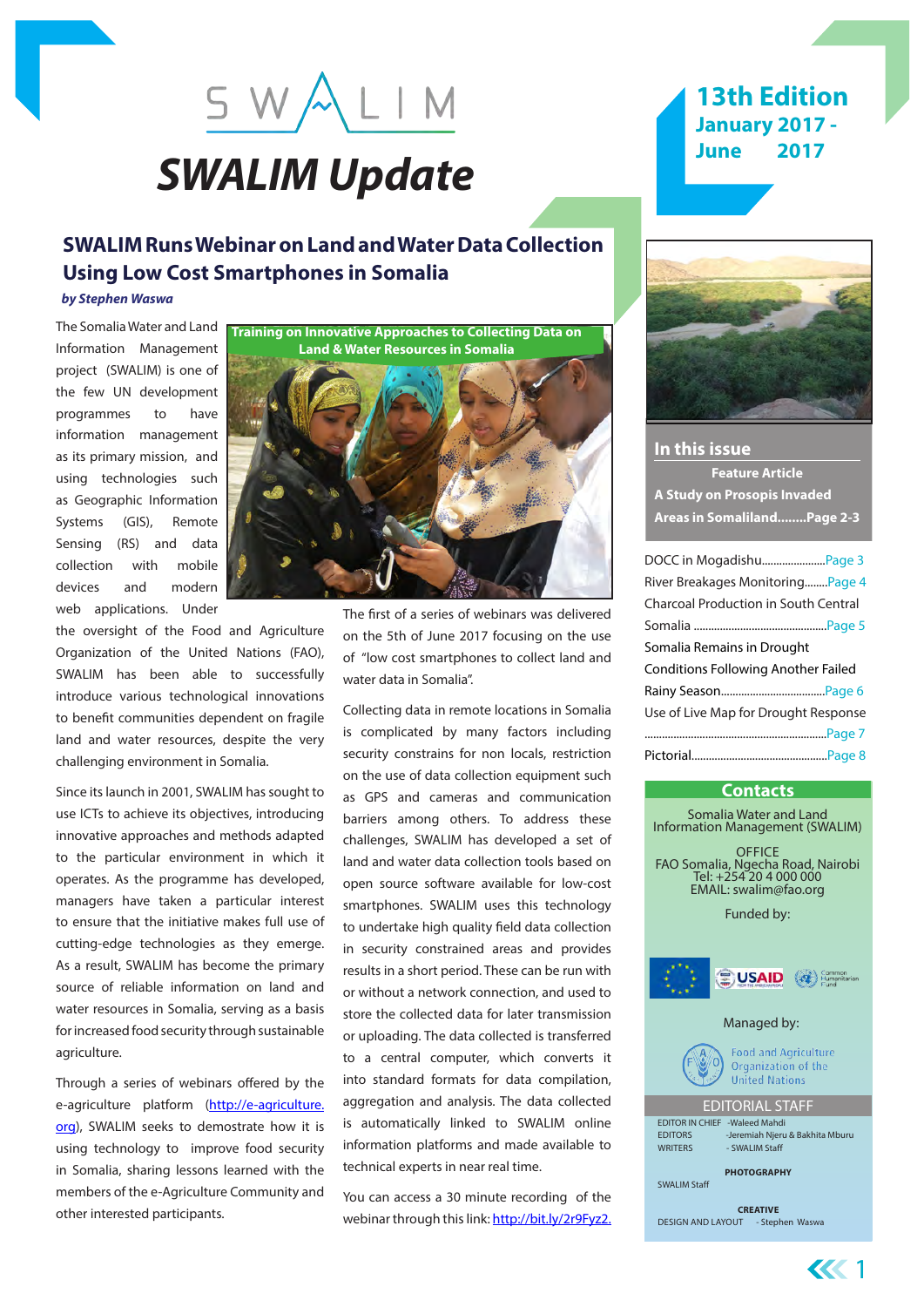# FEATURE ARTICLE

## **Prosopis Invaded Areas in Somaliland**

#### *by Musse Shaie*

According to a study carried out by Candlelight in 2006, Prosopis was first introduced in Somalia in the early 1950 in the area west of Berbera by a British forester to combat desertification, dust storms and sand dune movement. Later, in the 1970s and 1980s, it was introduced in several areas of Somaliland to reduce environment degradation in the area. The inhabitants were destroying native trees for fuelwood and construction material. It was felt that Prosopis could growing fast compared to the slow growing native trees and therefore was a good substitute. Initially, Prosopis was confined in small areas around the refugee camps, but later spread to many parts of the country especially in the central part of Waqooyi Galbeed and Awdal Regions, mostly along waterways originating from Golis Mountain but also in creeks, agricultural farms, wetlands, coastal area along the Gulf of Aden from Lughaya to Berbera, as well as in Burco district. It is interesting to note that are no Prosopis plants in the higher altitude parts in Sheikh and Ceerigaabo.

FAO SWALIM has been mapping and studying the spread of Prosopis in Somalia. More recently, a survey was carried in Januray 2017 together with the Somaliland Ministry of Environment and Rural Development to map out the extent of the spread of Proposis in Somaliland. Five areas of interest were selected covering the main landform units of Somaliland that include flat lying areas, plateaus, hills, mountain ranges and coastal areas. The climate of these landscapes vary from desert (annual rainfall of 100mm and temperature of 28-35 oC) in the coastal areas to semi humid (annual rainfall of 500 - 600 mm annual rainfall and temperature of 20-22 °C) in the mountain ranges.

**The five blue boxes shown below indicate the AOI reached during the field data collection. The red box shows the area already mapped by SWALIM during a previous Prosopis data collection study.**



The survey observed that despite the extremely dry condition; **Prosopis Juliflora Study Areas of Interest in Somaliland**

Prosopis plants were exceptionally green and resistant to drought and were often flowering and with pods in most of the areas. Prosopis was found growing as trees or shrubs and also forms pure stand of forest thickets in the invaded rangelands and cropland. It was also scattered as shrubs in stony or gravelly surfaces inter growing with cactus. In the wetter alluvial deposits flanking the watercourses in the northern escarpment of the Golis Mountain, it was found to form very dense impenetrable thickets.

It was observed that Prosopis had a strong ability to thrive in all environments, despite the condition of soils and moisture. The survey learnt that Prosopis spreads rapidly in all directions, particularly in wetlands and along the watercourses and in the boundaries of the farms. The ecology of this region has changed with the spread of





Prosopis, locally known as "Garanwaa".

Interviews with local pastoralists and agro-pastoralists confirmed some benefits from Prosopis, particularly in drought periods. These include:

- a) Fuelwood and charcoal production for family use and for sale
- b) Livestock feed (pods)
- c) Shade
- d) Building posts, poles and sticks
- e) Fence for farm and animal enclosures
- f) Windbreak to reduce dust storm
- g) Reduce desertification and sand dunes stabilization

On the other hand, many negative impacts were voiced, including:

- a) Invasion of communal pasture lands and crop fields and reduction of cropping areas and grazing ground as land with palatable indigenous grasses, tree and shrub fodder is taken over by Prosopis.
- b) Livestock disease for livestock exclusively feeding on Prosopis pods for extended periods. The disease include reduced appetite and weight loss, weakness, teeth decaying, diar-

2 **Expertise**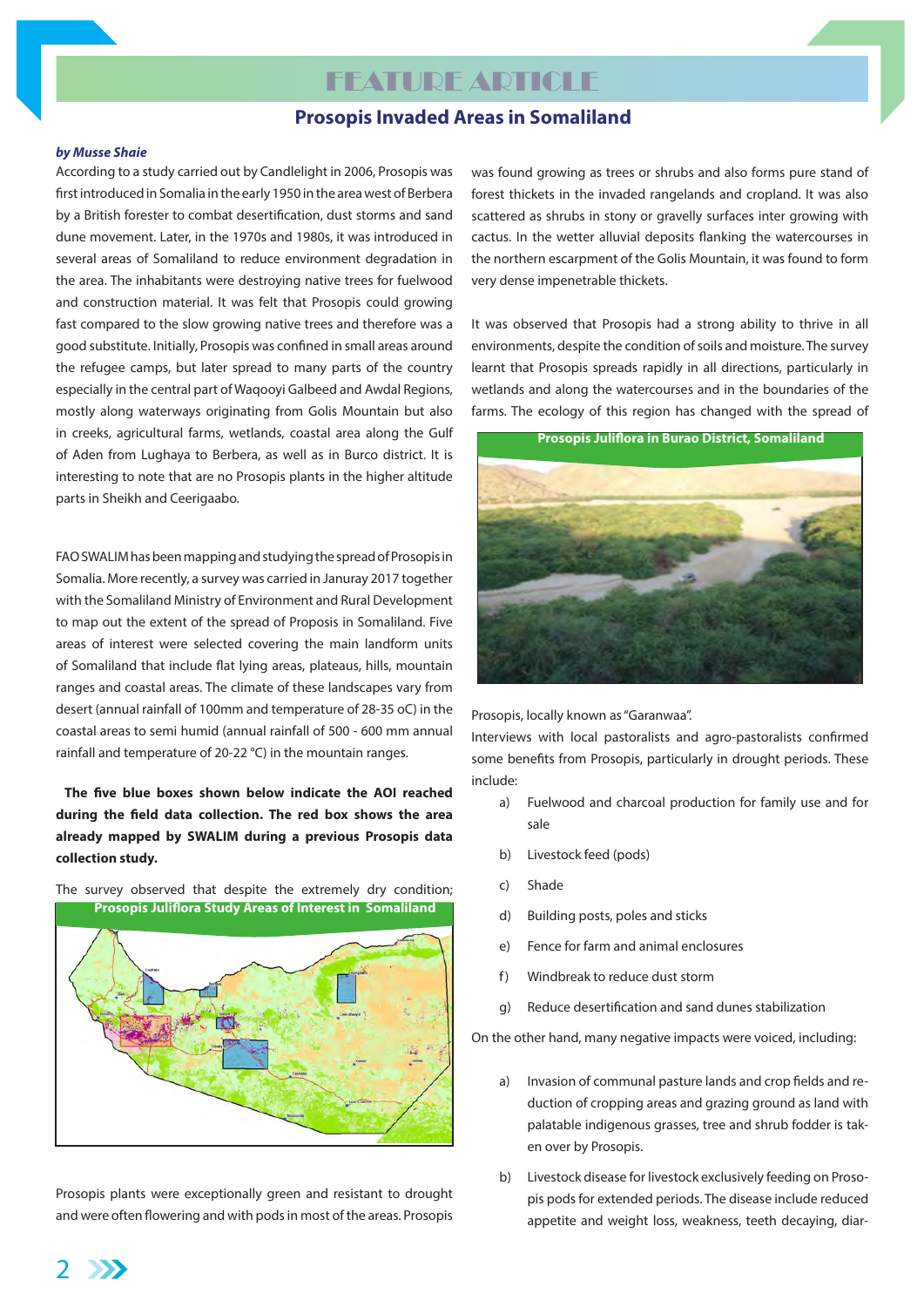rhea, fever, paralysis and death.

- c) Reduced animal productivity in terms of milk and meat.
- d) Injuries to people and livestock caused by sharp and poisonous Prosopis thorns.
- e) Reduction in land accessibility by human and animal in invaded areas by blocking of roads and water points.
- f) Water scarcity due to lowering of the water table in shallow wells, as well as deterioration of the quality of water.
- g) Livestock attack by predators such as hyenas and jackal hiding in Prosopis invaded areas.

It is clear that the rapid spread of Prosopis in the rangelands and cropped areas of Somaliland is harming the livelihood of the communities in a significant way. The local people however do not have the knowledge required to control the spread of Prosopis. There is a need to acquire skills and technologies needed to control

the tree including making use of it. Communities have been mobilized several times by different NGOs to clear Prosopis thickets by uprooting seedlings, cutting and burning trees and burning the wood for charcoal production. However, the people are desperate as Prosopis regenerates easily and rapidly. The study therefore suggests that a more strategic approach for controlling Prosopis is required.

# **SWALIM Supports the Drought Operation & Coordination Centre (DOCC) in Mogadishu** *by Maingi Julie*

The humanitarian situation in Somalia has been deteriorating since drought was declared in late 2016. It is estimated that 6.2 million people are in need of humanitarian aid during this period. Most affected being women, children and the old in the community. Poor rains received during the last 2 years have made the already harsh conditions worse with acute shortage of clean drinking water, failed crops, deaths of thousands of livestock and sharp increase in food prices making the situation worse and unbearable. As the situation worsens, a huge number of the population is migrating from the rural areas and moving into the urban areas creating IDP camps adding pressure to the already stressed food and water supplies.

Humanitarian Agencies have used the Cluster Approach to respond to emergencies. Clusters are groups of humanitarian organizations, both UN and non-UN, in each of the main sectors of humanitarian action e.g. water, nutrition and health. These Agencies work with different Clusters to improve operations, avoid gaps, and prevent overlap and duplication of activities.. Allocation on to a Cluster is based on the core activity of the organization, for example FAO and WFP are in the Food Security Cluster while UNICEF is in the Education and Nutrition Cluster. The activities carried out by the Clusters are coordinated by the Humanitarian and Emergency relief coordinator.

In response to this crisis in Somalia the Humanitarian and Emergency relief coordinator, supported by the humanitarian country team, has established 3 Drought Operation and Coordination Centre commonly known as DOCC in Mogadishu, Baidoa and Garowe. The DOCC's are providing a platform where all the clusters come together to plan and execute humanitarian operations. DOCC's are helping in coordination of operations, logistics and security arrangements among the humanitarian workers. DOCC's allow for sharing of critical data and information with the State Administrations and among the different clusters within the UN.

SWALIM is offering technical support to the DOCC in Mogadishu. This support is directly offered by both the Remote sensing/GIS unit and the Water Unit. The Remote Sensing/GIS unit is offering its technical support in map making and analyzing of data that are received from the field, turning this into infographics or customized maps according to the communication needs. Maps are a useful tool in helping emergency responders, aid groups and communities to better respond to an emergency. Maps help in understanding the relationships, trends and patterns on the current situation. Example of Maps done for DOCC are: a map done to track cholera cases and forecast where the next case can occur thus enable the health cluster come up with a mitigation measure for the next town. Road map that helps the logistics cluster plan the best and fastest way to get help to the ones in need. Maps done showing the IDP's camps enable the logistics team plan on how the much needed aid can reach all those in need.

**DOCC Room in Mogadishu, Somalia**



The Water team has an elaborate and effective hydro met monitoring network across the country that is providing daily critical information on rainfall and drought dynamics thus assisting the DOCC's in planning for different drought relief and famine prevention activities. The monitoring includes river levels, rainfall and the status of strategic boreholes. This information is used by the DOCC's to advice decision makers on water availability for both domestic and livestock use and irrigated crop production. The water team also provides weather forecast which allows for planning by the clusters on water trucking, rehabilitation and preparation of canals, repair and fixing river breakages among other uses.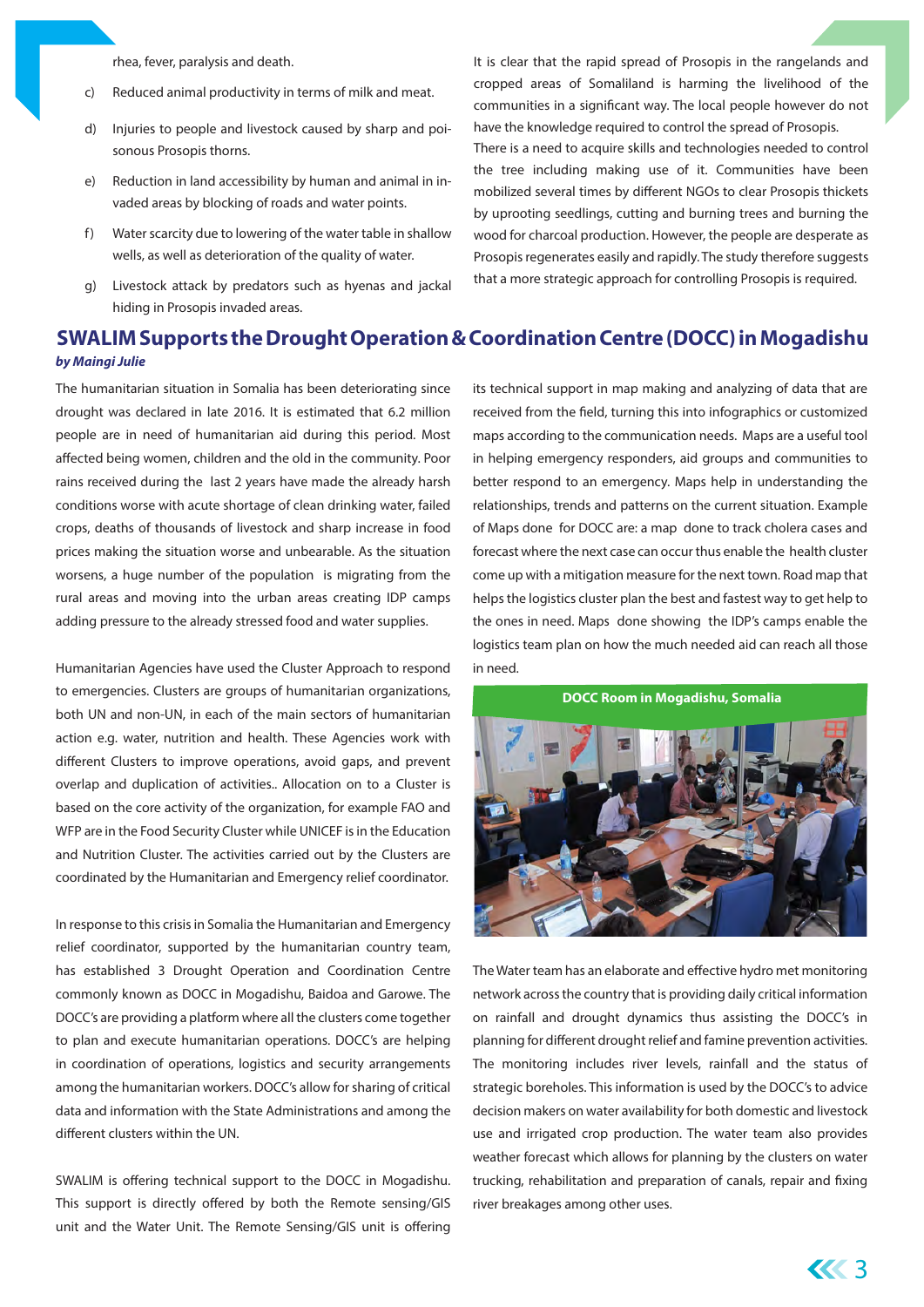## **Impacts of river breakages monitoring on communities along Shabelle River**

#### *by Flavian Muthusi*

The Juba and Shabelle rivers of Somalia have fertile soils and abundant amount of water that allows irrigated agriculture to be carried out throughout the year, making the riverine areas of the two rivers traditionally the bread basket of Somalia. However, the two rivers are prone to flooding mainly because the bulk of their flow originate from the Ethiopian highlands, which receives very high rainfall during the rainy seasons.

Before the collapse of the Somali government, the irrigation system was well developed and managed effectively controlling flooding. The irrigation infrastructure was coordinated and maintained by River Management Authorities established under the Ministry of Agriculture. The authorities regulate river flow to ensure fair access to water by upstream and downstream users.

They also maintained the river including dredging of the river bed and strengthening of the river banks.

Today, this system is no longer working and flooding occurs almost every season, especially in the middle and lower reaches of Shebelle river. This is mainly because of unregulated irrigation system, sediment deposition on the river channel and weak river banks. Additionally, farmers break the river banks to get water to their farms during the dry season. Frequent flooding has been causing havoc to communities along the two rivers with heavy loses of human lives, livestock, crops and damage of roads and other infrastructure.

To minimize impacts of flooding, FAO SWALIM has developed a system for monitoring river breakages along the two rivers using Remote Sensing and Geo-Spatial tool. The system started in 2014

**After** 

**Before** 



and provides data and information on river breakages including potential, open and closed breakages.

This database ([http://systems.faoso.net/frrims/rivers/breakages\)](http://systems.faoso.net/frrims/rivers/breakages) is availed to the Federal Government and all humanitarian and development agencies before the onset of the rains to help them plan, design and implement activities to close open river breakages. Timely closure of open river breakages reduces flood damage to cropland, livestock and other property and also minimize displacement of people due to flooding.

This was demonstrated in short rains in 2015. Just before the onset of the season, which was actually an El Nino season, SWALIM updated the river breakages database and disseminated information to different partners. This triggered quick intervention by FAO and other partners to close the open breakages and reinforce the weak river banks. As a result there was minimal flooding in many areas of the Shabelle, unlike in previous years. In Jowhar district, a comparison between 2015 and 2016 identified that only 12,200

RAQAYLE -**JAN 2016 HEADH** CROPS

hectares of land was flooded, compared to 21,300 hectares flooded in early 2015, a 43% reduction in flooding, despite the fact that 2015 was an ElNino season with much higher river flows. The reduction in the flooded area was attributed to the early action taken by the government and intervening agencies based on the SWALIM river breakages database.

Monitoring of the river breakages however has some challenges mainly because of heavy cloud cover in the rain season which hinders identification of the river breakages. To solve the challenge of cloud cover SWALIM is looking into possibilities of partnering with organizations that provide radar images which can penetrate clouds. More field verifications are also needed to get additional details on the breakages for more informed interventions. For this, SWALIM plans to work more closely with the Federal Government Ministries and Disaster Agencies, as well as other non-governmental partners.

4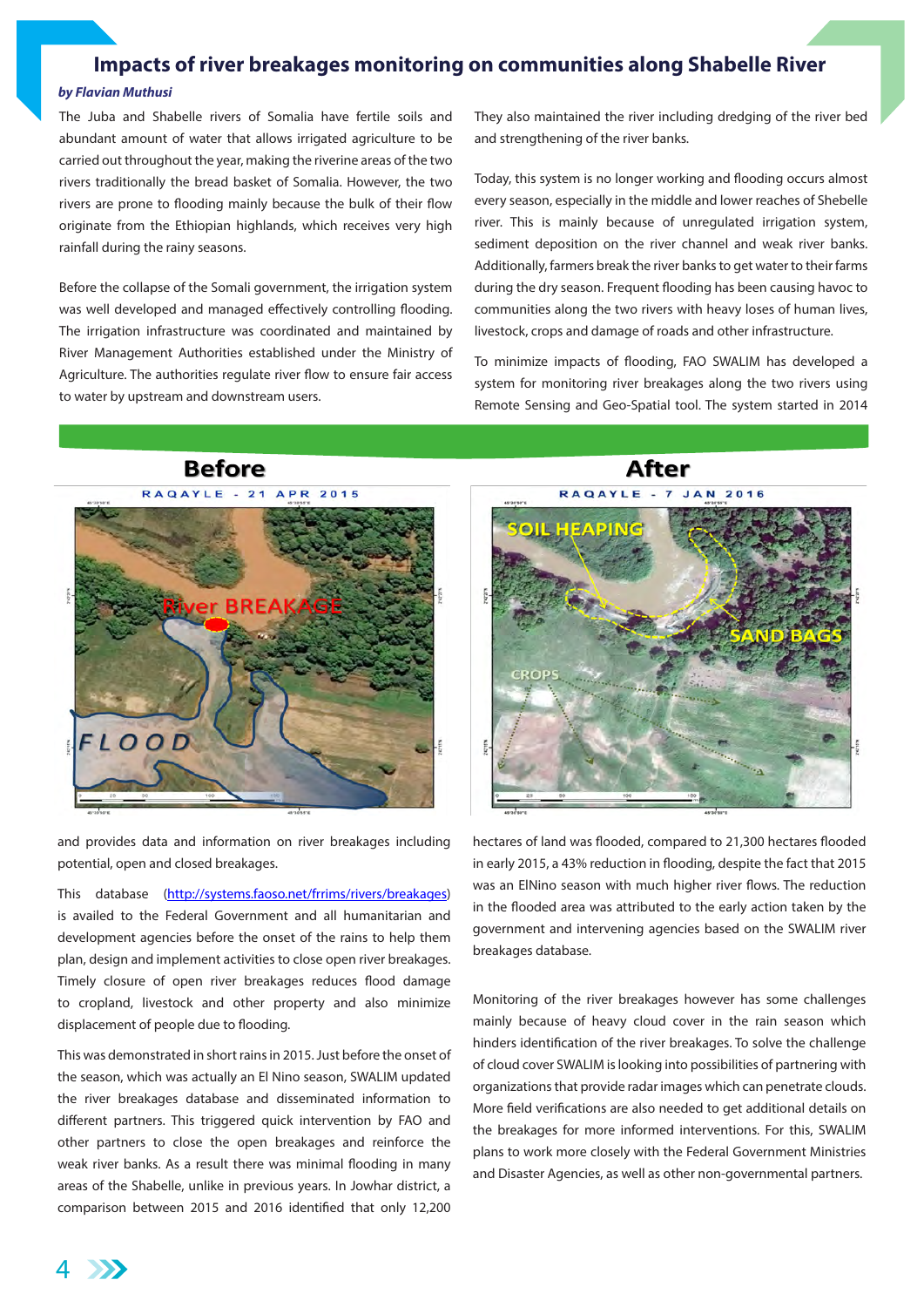# **Charcoal Production in South Central Somalia**

#### *by Esther Makabe*

Charcoal is a main source of cooking fuel in Somalia and is also a major source of revenue for the community. Charcoal production triggers deforestation and has led to environmental degradation. For instance, the loss of the protective tree layer has the direct consequence of increasing the underlying soil's vulnerability to erosion by exposing it to agents such as winds and heavy rains (FAO, 2007). Charcoal production accelerates the process of desertification, decreasing the amount of land useable for agriculture or grazing and pushing locals out of areas as they become uninhabitable after charcoal producers clear all the trees. This deforestation also decreases bio-diversity as species that relied on the tree groves are unable to survive without them. Degraded rangelands due to tree felling to meet the increasing charcoal demand are a common sight across Somalia.

Larger and consequently denser trees are selected for charcoal production. Therefore, the main and preferred timber species is *Acacia bussei.* A recent study by FAOSWALIM for Puntland estimated a 5% loss of this tree species annually. This estimate can be applied across Somalia. Another study by SWALIM focusing on Jilib area estimated a 3.3% tree cover loss within a very short period (2011- 2013). This loss was solely attributed to charcoal production in the region. Large scale charcoal production concentrates first in areas where tree density is higher and distance from main roads, agriculture areas, and settlements is low, but also, as tree cover diminishes, new access roads are built to exploit areas further away. Tracks/access paths are a common feature at/around charcoal producing regions. In some cases, the trees are felled at a different site and transported to another one where the kiln is made for charcoal production.



In Somalia charcoal is produced in 'kilns'; a type of oven.

The cut trees are piled up, covered with iron sheets, and buried with sand. After the oven burns for up to a week, the sand and sheets are removed. The wood has then turned into charcoal, which is then packed into bags/sacks ready to transport for export or domestic use (often using tracks and 'dhows'; lateen-rigged ships with one or two masts, used in the Indian Ocean). Large quantities are transported each year to the Arabian Peninsula, despite a UN ban on charcoal export.

The study area covering the districts of Jamaame, major parts of Badhaadhe, Kismaayo, Jilib, Bu'aale, Afmadow, and minor parts of Sablaale, Diinsoor and Saakow and measuring about 36,700 sqkm was defined using both Landsat images classified as Forested areas

and the observations made on VHR considering the area affected by deforestation for charcoal production.

Multi-temporal dataset of very high-resolution remote sensing images such as WorldView-1, 2 and 3 were used to map kiln locations in the study area. The acquisition dates of the images range from 2011 to 2017. Charcoal production sites can be seen on satellite images as dark round/ almost round patches. Many small tracks/ paths are a common feature at these sites. They are used for access and transport. The average radius of the kilns is 3.3m but some are as big as 6m in radius.

Multi temporal analysis of vhr images reveals a tremendous increase of charcoal sites over the years.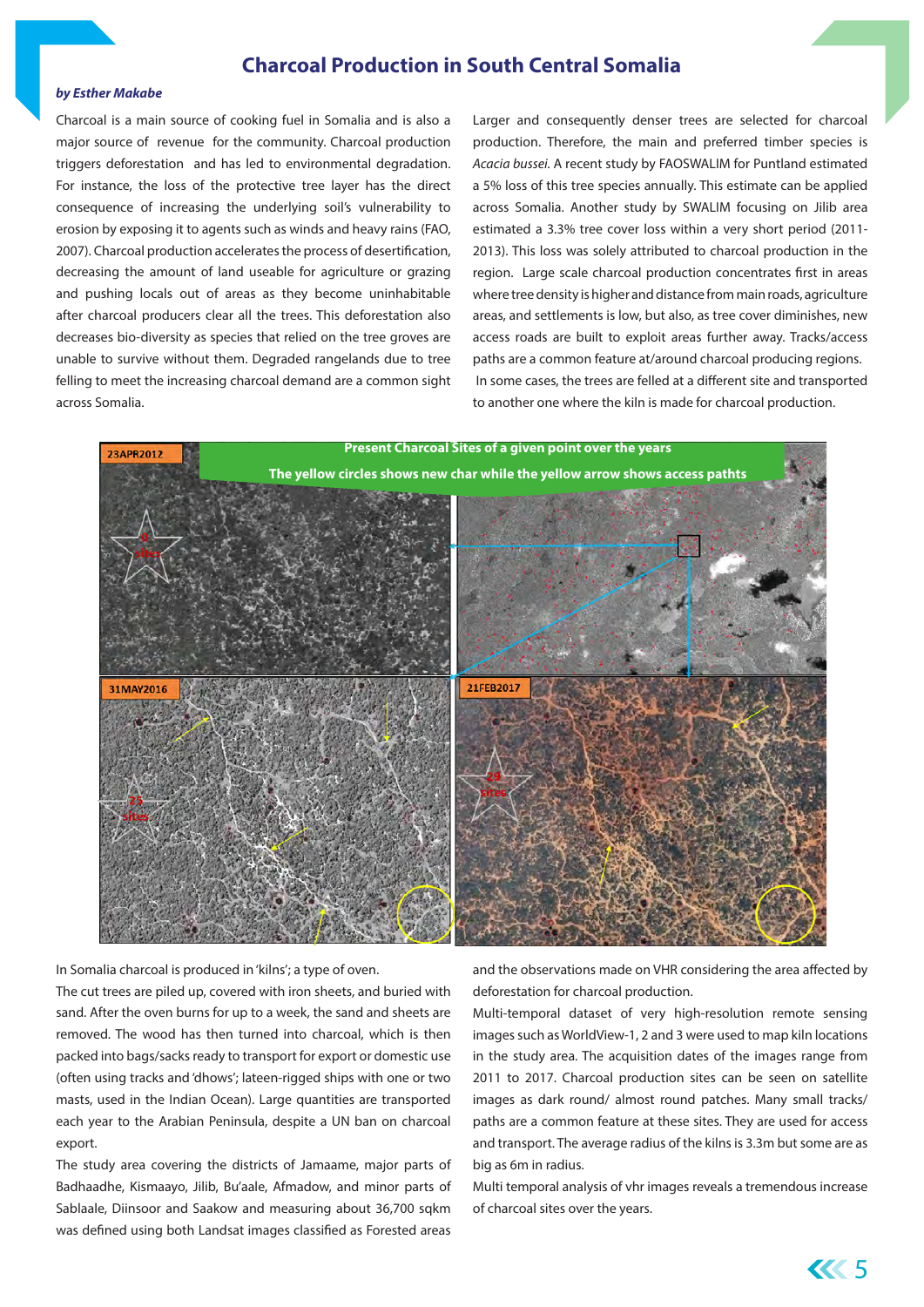# **Somalia Remains in Drought Conditions Following another field Rainy Season**

#### *by Peris Muchiri & Gure Abdulkadir*

Somalia is in the second year of a severe drought—the kind that is increasingly likely as the climate warms.

All the water dependent sectors have been adversely affected, reflecting different levels of drought preparedness in Somalia. For now, urban areas are in a better shape, thanks to diversified humanitarian aid in the country. The greatest vulnerabilities are in some low-income rural communities where water resources are running dry. Two years of drought has increased challenges in all areas and require continued—and likely increasingly difficult adaptations. Emergency programs will need to be significantly expanded to get drinking water to rural residents and livestock. Somalia therefore needs to start a longer-term effort to build drought resilience in the most vulnerable areas.

Somali communities were looking forward to a relief from the Gu 2017 rainfall season but the devastating drought conditions meant that the country experienced yet another below-average season affecting the recovery of the key livelihood sectors; agricultural and livestock. So far, drought conditions continues to affect Somalia; a situation that may persist until the next rainy season in October.

 The Gu rainy season was generally poor in most parts of the country except some places in Puntland and Somaliland that saw good rains during the month of May. The southern regions of Middle Juba, Lower Juba and southern Bay also recorded good rains during the months of May and June. Regions that recorded very poor rains include Mududg, Galgaduud, Hiraan, Middle Shabelle, Lower Shabelle, Bakool, Gedo and southern parts of Bay.

The Gu rains were sporadic and scattered. In March,

a few pockets of Somaliland recorded good rains followed by a long dry period until end of April when the rains started in most parts albeit very late. The rains then spread in space, time and quantity in May. While many parts continued to receive rains until the last week of May, there was an early cessation of the rains in parts of south and central regions except South of Bay and Middle and Lower Juba regions that continued to receive rains in June.

 Even with the rains, most parts of the country remain under drought conditions with the impacts being felt across the country. More rains are required to end the ongoing drought in the country and the drought situation is expected to continue until the coming Deyr season in October.

 It is important to note that only 20% to 40% of the ground water sources have been sufficiently recharged throughout the country with the rest remaining water stressed.



The rains, though poorly distributed, eased stress levels for the livestock sector due to regrowth of pasture, which provided grazing lands. Areas with below normal rains also saw regrowth of pasture, but may not last until the next season expected in October.

If El Niño predictions for late 2017 prove correct, Deyr rainfall in Somalia could be substantial. Most climate models gives the El Niño event a 45 percent chance of returning in 2017. El Niño events tends to cause enhanced rainfall events in Somalia, generally cool temperatures and lots of run-off, which would be good for both ground and surface water recharge in the country.

6  $\rightarrow$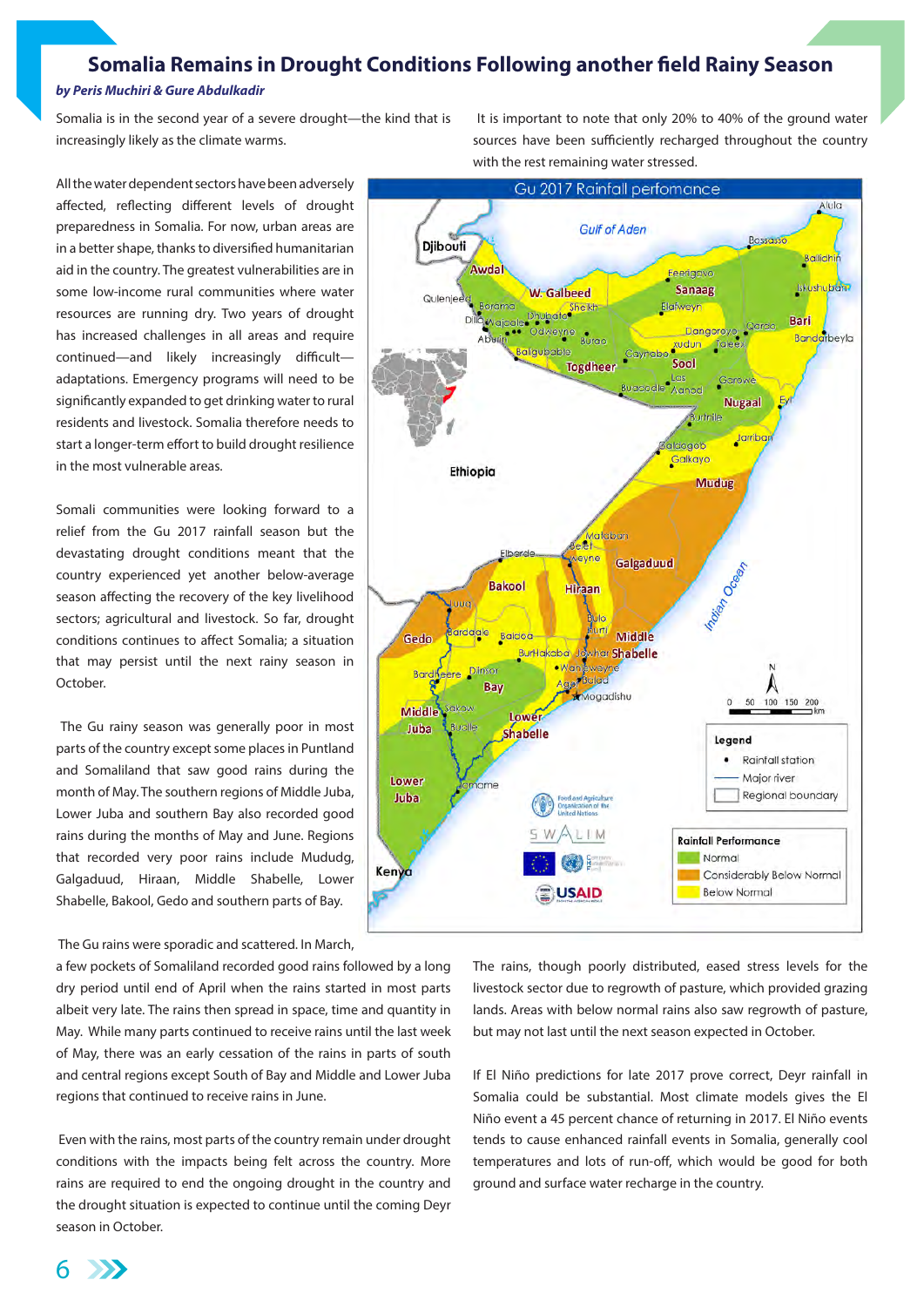# **Use of Live Map to Access Water Sources Information for Drought Response**

#### *by Flavian Muthusi*

Somalia has been experiencing one of the most severe drought conditions in the recent past, following consecutive seasons of failed rainfall across the country. Many parts of the country are experiencing acute water shortage and dramatic deterioration of food security. As a result, the humanitarian agencies have scaled up interventions since the beginning of the year to respond to the drought and prevent famine.

FAO SWALIM continues to provide information on weather, river levels and groundwater, which informs planning and prioritization of water related interventions. Key among the ongoing drought interventions by different clusters is water trucking for domestic use and livestock watering. Majority of the water sources in the country dried up due to the prolonged drought, including the only perennial rivers in the country – Juba and Shabelle. Groundwater from key strategic water sources, mainly boreholes, became the only source of water for both rural and urban use across the country. There was need therefore, to keep monitoring the status of these strategic boreholes, and provide information to the humanitarian agencies to plan and carry out water trucking and other interventions.

Keeping up to date information and providing an updated information on the strategic boreholes requires a consolidated effort of different stakeholders. This would ensure country wide coverage, as government water authorities and other partners complement each other with information based on their area of operation.

The Somalia WASH Cluster has been very instrumental in coordinating the field updates from the different partners, while SWALIM is tasked with consolidating and mapping the field reports. In Somaliland and Puntland the Government Water Authorities namely Ministry of Water Resources and Puntland Water Authority for Water, Energy and Natural Resources respectively have been actively involved in providing regular updates within their regions.

SWALIM makes use of the existing tools to disseminate the strategic boreholes status information. This includes the online Water Sources Live Map, accessible through the link;

[http://systems.faoso.net/frrims/water\\_sources/index](http://systems.faoso.net/frrims/water_sources/index) . The live map provides partners with an interactive interface where they can get an overview of the spatial distribution of the boreholes in each region, as well as detailed information about specific boreholes including the exact location, depth, functional status, water quality (salinity), yield, water price, etc. Agencies carrying out water related interventions, mainly trucking, are making use of this information to identify the available boreholes for water trucking and the distances involved, as this has implications on the cost.

Some parts of the country have however not been covered during the latest status updates. SWALIM is working with agencies with presence in those areas to provide this critical information, for the benefit of the Somali community in dire need of water access during this time of drought. SWALIM will continue to regularly update the data for the areas already mapped.